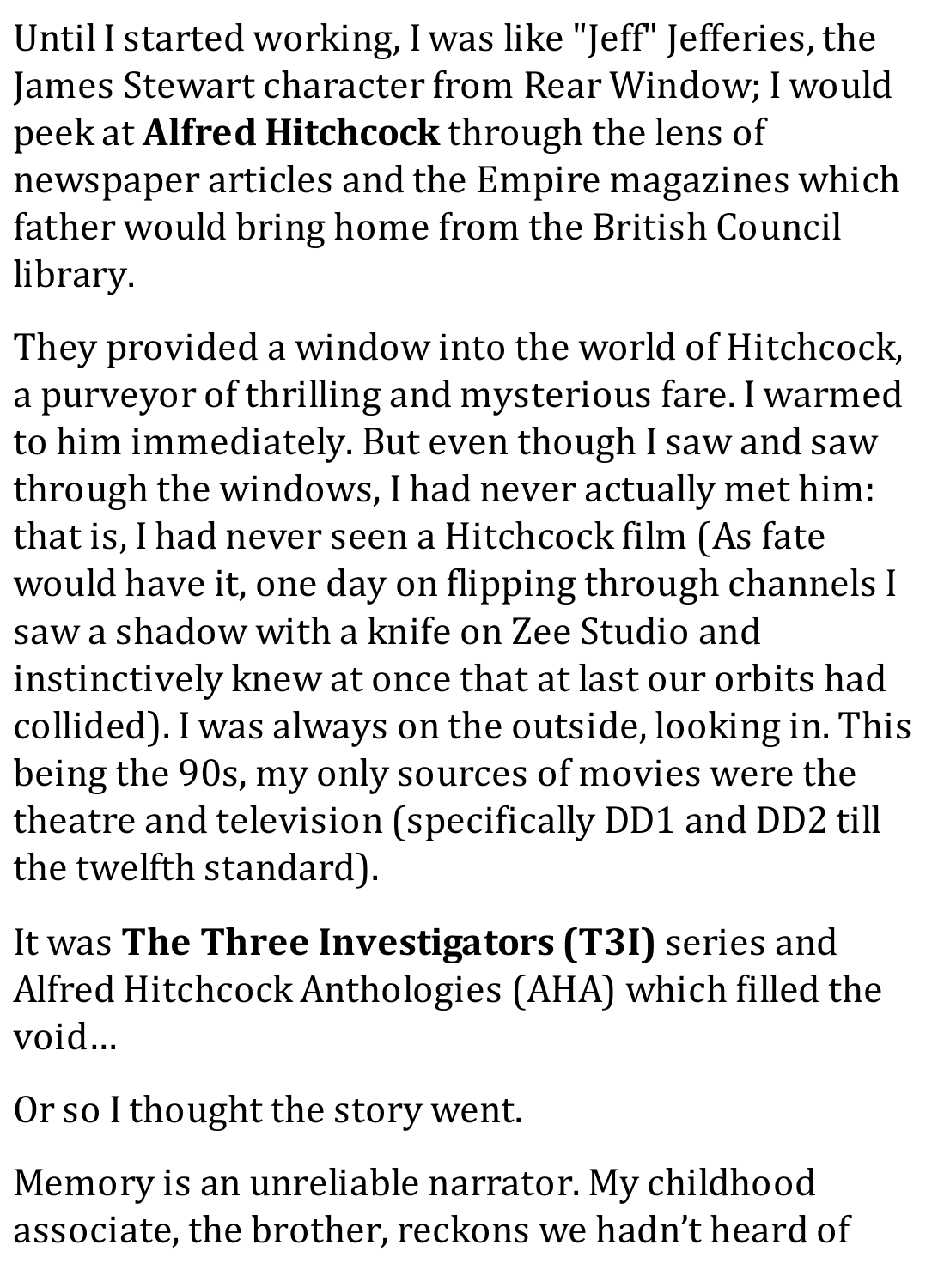Hitchcock until the T3I and AHA waltzed into our lives. You could have knocked me over with a feather, so stunned was I by the revelation. Did it mean that all along, they didn't merely bridge the gap between the articles and the films; they also drew up the blueprints and commissioned the bridge? Were they the springboard that launched me onto the Hitchcock wagon? AHA indeed!

Well, springboard or not, it was thrilling to read of Hitchcock as a character in a story all the same.

\*\*\*\*\*\*\*\*\*\*\*\*\*\*\*\*\*\*\*\*\*\*\*\*\*\*\*\*\*\*\*\*\*\*\*\*\*\*\*\*\*\*\*\*\*\*\*\*\*\*\*\*\*\*\*\*\*\*\*\*\*\*\*\*\*\*\*\*\*\*\*\*\*\*\*\*\*\*\*\*\*\*\*\*\*\*\*\*\*\*\*\*\*\*\*\*\*\*\*

A bit of introduction is in order. The T3I series is about three teenage detectives residing in Rocky Beach, California:

- Jupiter Jones: First Investigator
- Peter Crenshaw: Second Investigator
- Bob Andrews: Records and Research

For quite a while as a child, I labored under the assumption that the T3I books were penned by Hitchcock himself. For, Hitchcock's name would loom large on the covers as "ALFRED HITCHCOCK and The Three Investigators", well above the actual book title.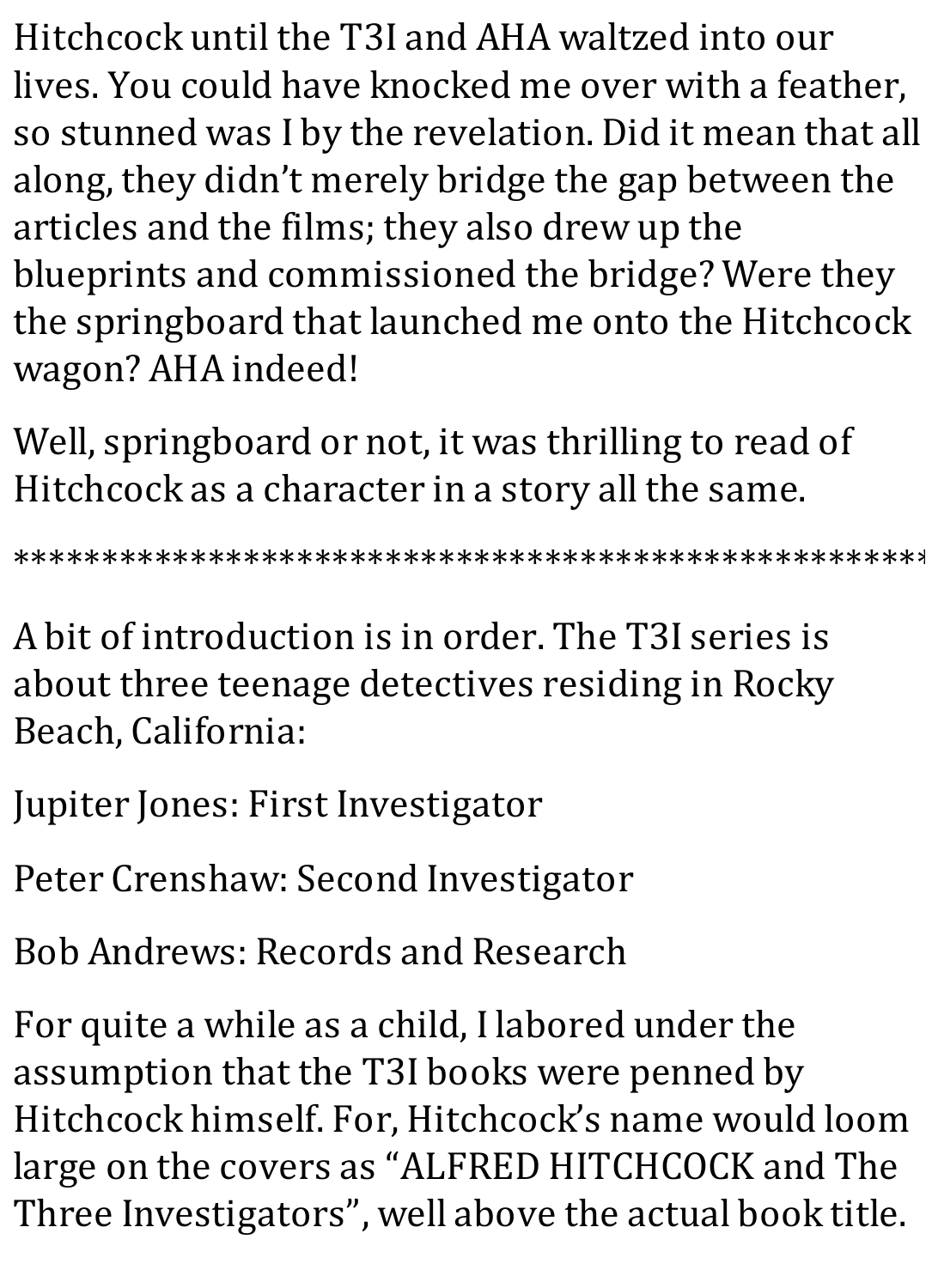There was also the singular absence of any mention of an author on the jackets. Inside, a single line in wee letters modestly claiming "Text by Robert Arthur" was the only clue about the creator. That single unassuming line belied the staggeringly vast career of **Robert"Bob" Arthur**. If one were to recite every title of his oeuvre, towering piles of bananas and giant water pitchers would have to be called in to sustain the noble enterprise.

Robert Arthur excelled in diverse mediums of writing. He contributed hundreds of stories to pulp magazines which were all the rage in the 1930s and 1940s. He helmed and wrote for radio shows, chief among them **The Mysterious Traveler** which featured tales of macabre, mystery, sci-fi and speculative fiction [1].

In 1957, he edited his first AHA: *Stories They Wouldn't Let Me Do on TV.* This was a revival of a series which had enjoyed a successful run from 1945-1949 [2]. The Alfred Hitchcock anthologies were collections of short stories under various themes including mystery, ghosts, spies and thrillers.

In the 1960s, Arthur wrote stories and teleplays for the long-running T.V. series **Alfred Hitchcock Presents** and **The Alfred Hitchcock Hour**. Because of the Hitchcock connection, **Random House**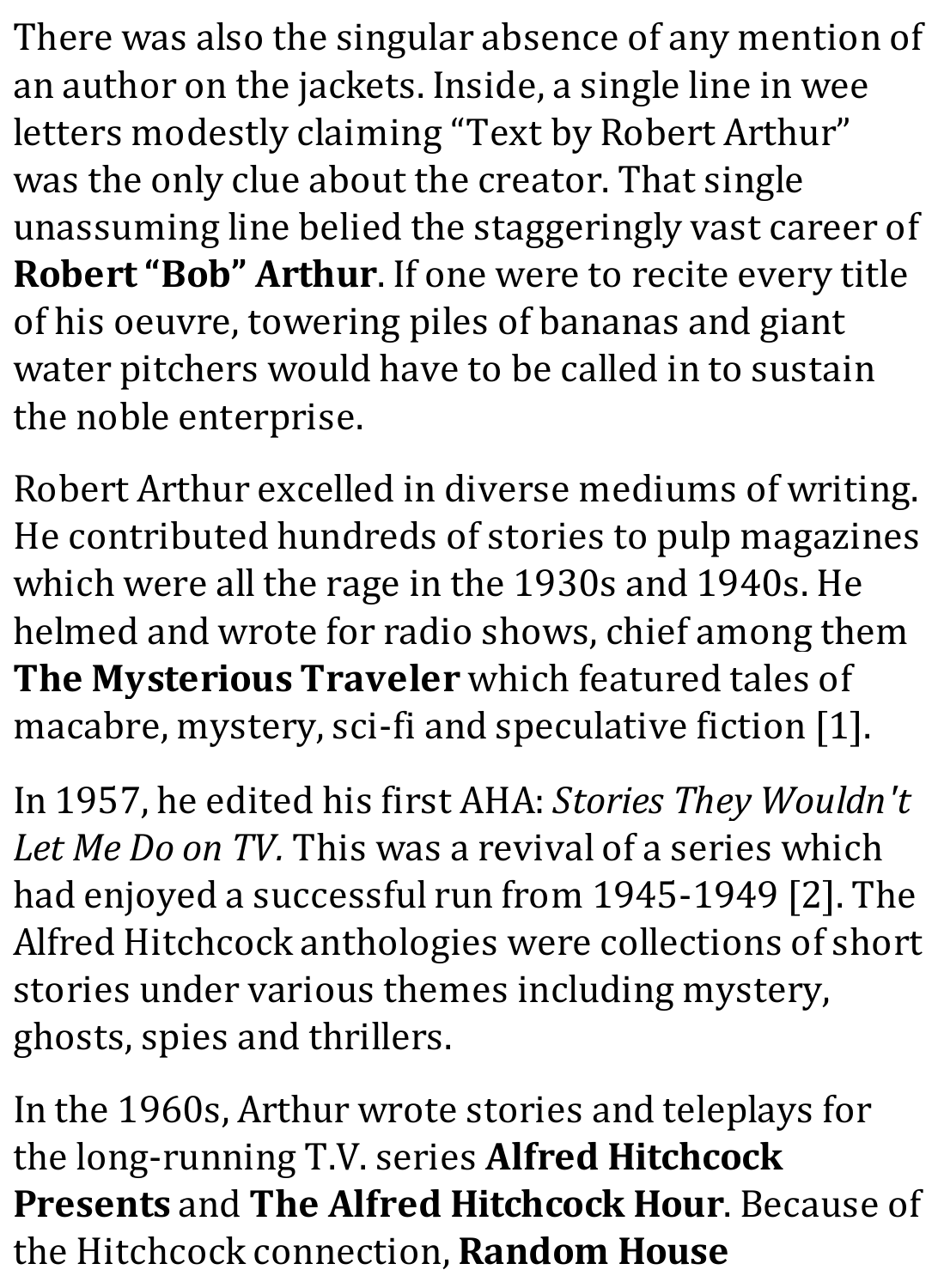approached him to edit a string of AHAs for adults and younger readers alike [1]. They sold like hot cakes. Encouraged by their popularity, Robert Arthur hit upon the idea of creating his own mystery series catering to a younger audience, with Hitchcock as a character [1]. He thus went on to write ten of the first eleven T3I books until his death in 1969.

\*\*\*\*\*\*\*\*\*\*\*\*\*\*\*\*\*\*\*\*\*\*\*\*\*\*\*\*\*\*\*\*\*\*\*\*\*\*\*\*\*\*\*\*\*\*\*\*\*\*\*\*\*\*\*\*\*\*\*\*\*\*\*\*\*\*\*\*\*\*\*\*\*\*\*\*\*\*\*\*\*\*\*\*\*

## **"I seem to be constantly introducing something… Now I find myself introducing a trio of lads…"**

Alfred Hitchcock inaugurates the T3I series with this gripe. It's a cheeky reference to Hitchcock's kooky appearances as a host in the *Alfred Hitchcock Presents* and *The Alfred Hitchcock Hour* TV series, to his deadpan cameos in his movie trailers, and to his introductions in the anthologies. But Hitchcock's mirror may as well have been reflecting Arthur. For, Robert Arthur himself wrote the Hitchcock introductions in his anthologies and the ten T3I books (As you may well have guessed by now, Hitchcock's involvement only extended to lending his name to the literary enterprises).

In the anthologies, Arthur would sometimes peek from behind the mask with the inscription "The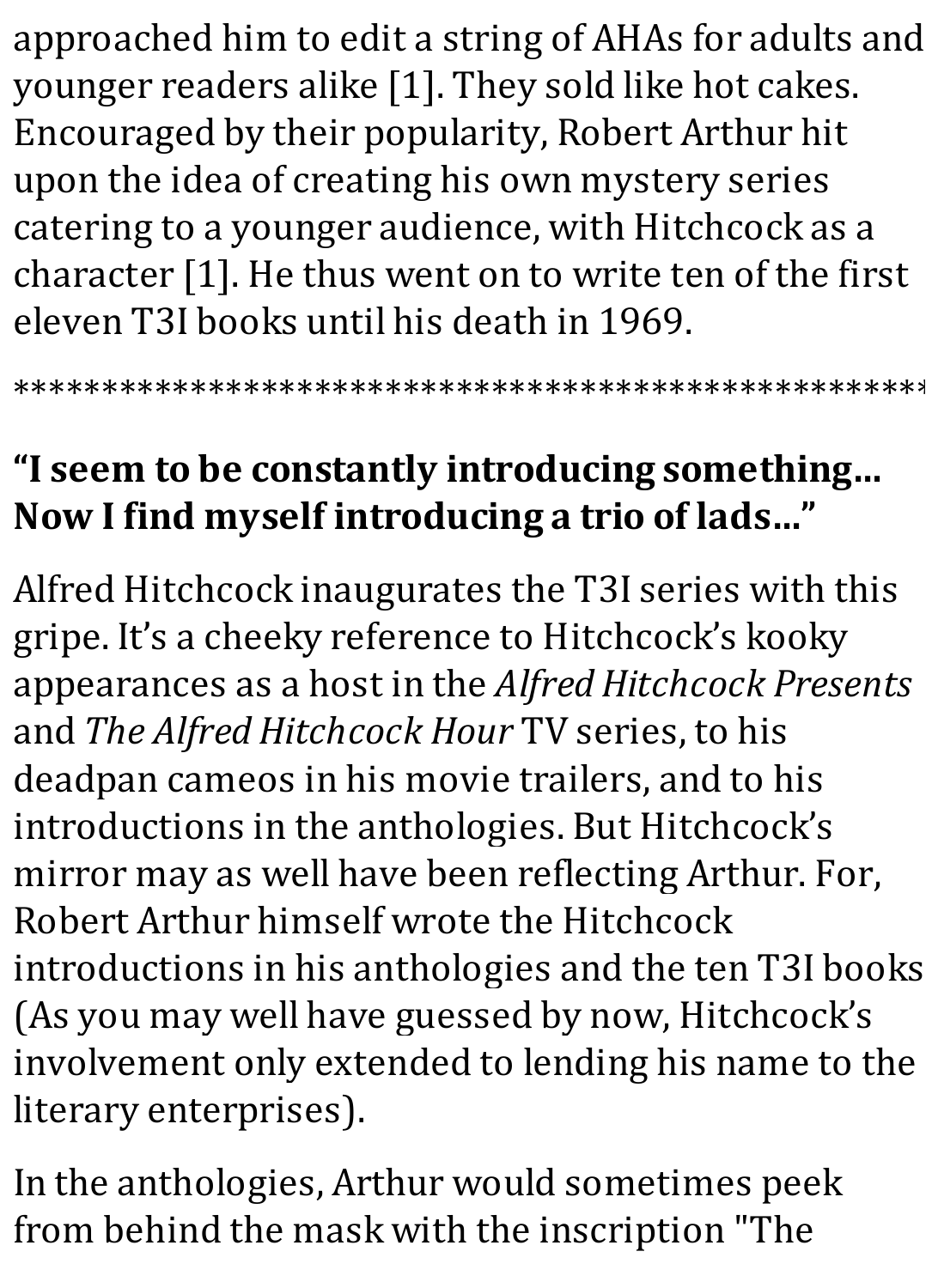editor gratefully acknowledges the invaluable assistance of Robert Arthur in the preparation of this volume" [2]. The T3I introductions were written in the fine tradition of reverse psychology of which Lemony Snicket has made such an art;"Hitchcock" always introduces the trio reluctantly, imploring the reader to, if possible, keep away\*.

**The Secret of Terror Castle** (1964), the first entry in the T3I series is a terrific opener with a splendid mystery at its heart. Robert Arthur particularly focuses on Jupiter in the introduction and rightly so. For, Jupe is the driving force behind T3I. Robert Arthur paints such an intriguing portrait of Jupe in the introduction that immediately one is piqued.

It's also interesting that Bob is the first word of the entire series (if you discount the introduction). Robert Arthur identified with Bob the most, their shared names sealing the bond [1]. At one point in Terror Castle Jupe says "We will have our cases written up by the father of our other partner, Bob Andrews. He works for a newspaper". Robert Arthur had completed an MA in journalism and worked for a newspaper briefly. Given that his name appeared so modestly inside the books, these nods and winks were apt.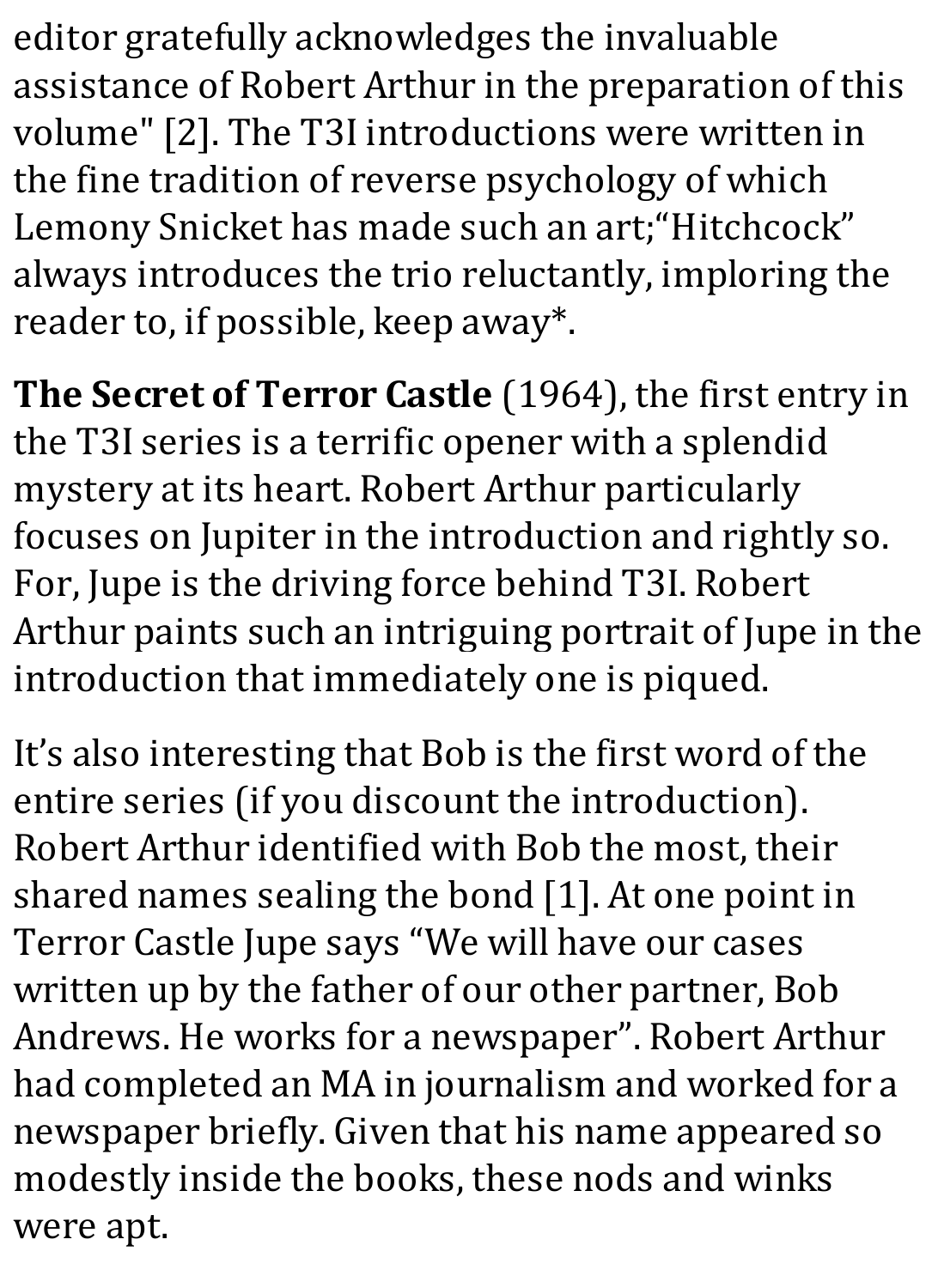The story is simple enough. Jupiter wants to get the T3I into business and creates their first case himself; Hitchcock is hunting for a haunted house for his next film and Jupiter decides that the T3I will dig up a genuine one for him. Jupe zeroes in on Terror Castle, nestled in the hills near Hollywood. Formerly the abode of a silent movie star Stephen Terrill, it now lies in ruins. Rumors swirl around the castle of people being unable to spend even a night there due to some unknown terror. In gathering evidence to prove it is genuinely haunted, the T3I uncover the secret of Terror Castle.

Now Hitchcock directed no film with supernatural elements though Rebecca (1940) and The Birds (1963) come quite close. Robert Arthur most likely wrote Terror Castle in the 1960s. Nevertheless it's quite tempting to think of Hitchcock in the T3I universe searching for Manderley, that eerie mansion where Rebecca's ghost-like presence hangs heavily in the air. What's more, the mystery of Terror Castle is unraveled by Jupe when an apparent attack on the boys by a chatter of parakeets occurs - an oblique nod to The Birds?

\*\*\*\*\*\*\*\*\*\*\*\*\*\*\*\*\*\*\*\*\*\*\*\*\*\*\*\*\*\*\*\*\*\*\*\*\*\*\*\*\*\*\*\*\*\*\*\*\*\*\*\*\*\*\*\*\*\*\*\*\*\*\*\*\*\*\*\*\*\*\*\*\*\*\*\*\*\*\*\*\*\*\*\*\*\*\*\*\*\*\*\*\*\*\*

Robert Arthur finely straddles the twin ropes of world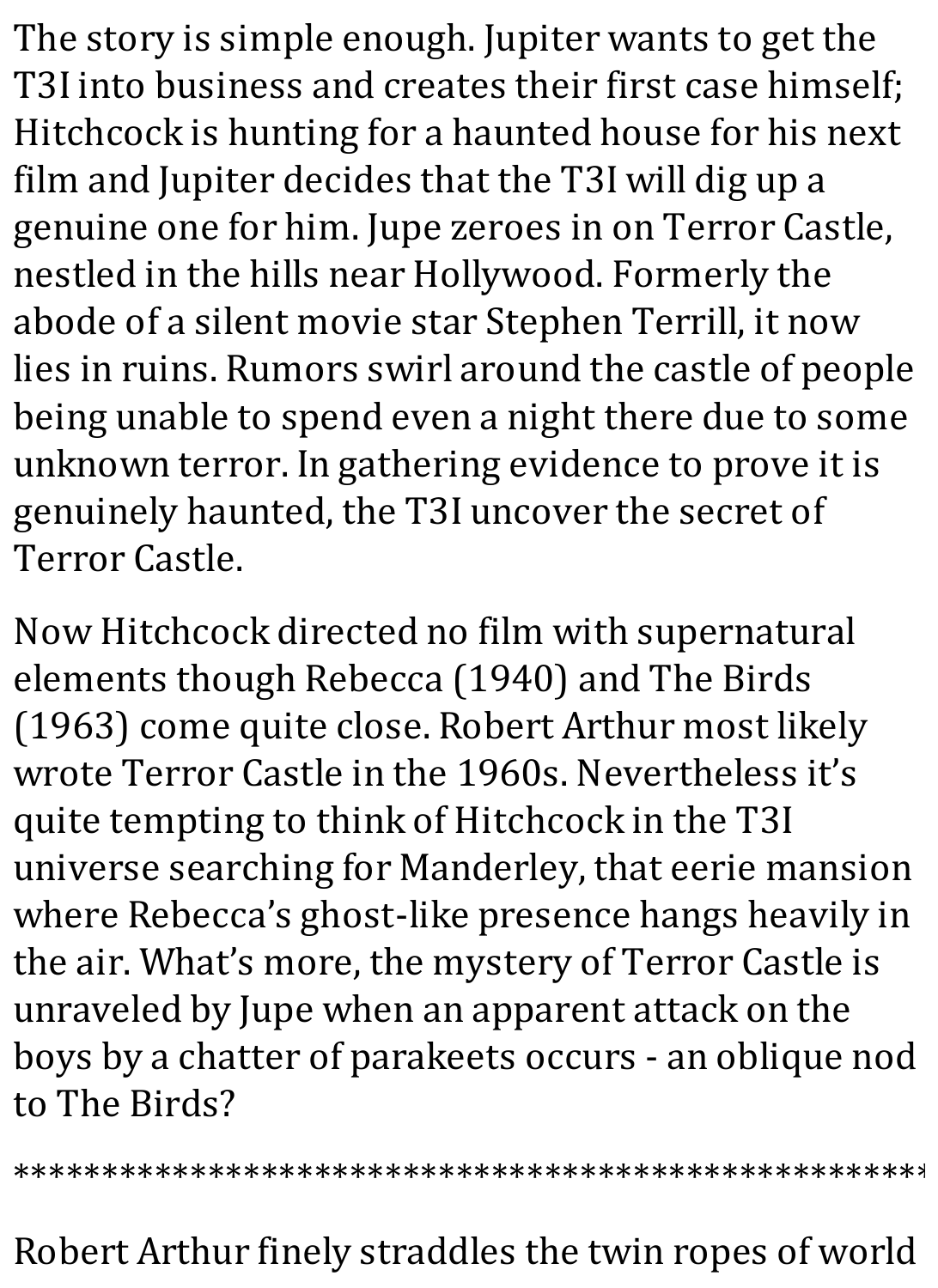building and writing an intelligent mystery. Besides the T3I, we are introduced to Jupe's formidable Aunt Mathilda, eccentric Uncle Titus Jones and the Jones Salvage Yard.

The Salvage Yard is a veritable paradise. It overflows with forsaken bric-a-bacs, and any curios which happen to catch Uncle Titus's fancy. It is surrounded by a fence, a canvas for local painters who bring it alive with vivid scenes. If this were not enough, the T3I house their workshop and headquarters amid the mounds of jumble, hidden from the world. Almost all of T3I's detective equipment (periscope, walkietalkies, microphones etc) are sourced from the bounteous Salvage Yard. Like alchemists, the lads transform old, broken-down devices, unearthed from the depths of the yard, into detective gold.

They even have three secret entrances labeled Green Gate One, Tunnel Two and Easy Gate Three to slip into Headquarters - an old mobile trailer - unseen. Such an original, resourceful, practical and fantastic hide-out is as inventive a landscape as Hogwarts or The Land of Oz. This world-within-a-world also captures the childhood fantasy of inhabiting a universe separate from that of the grown-ups. The mobile trailer acts as refuge, away from the prying eyes of the adult world.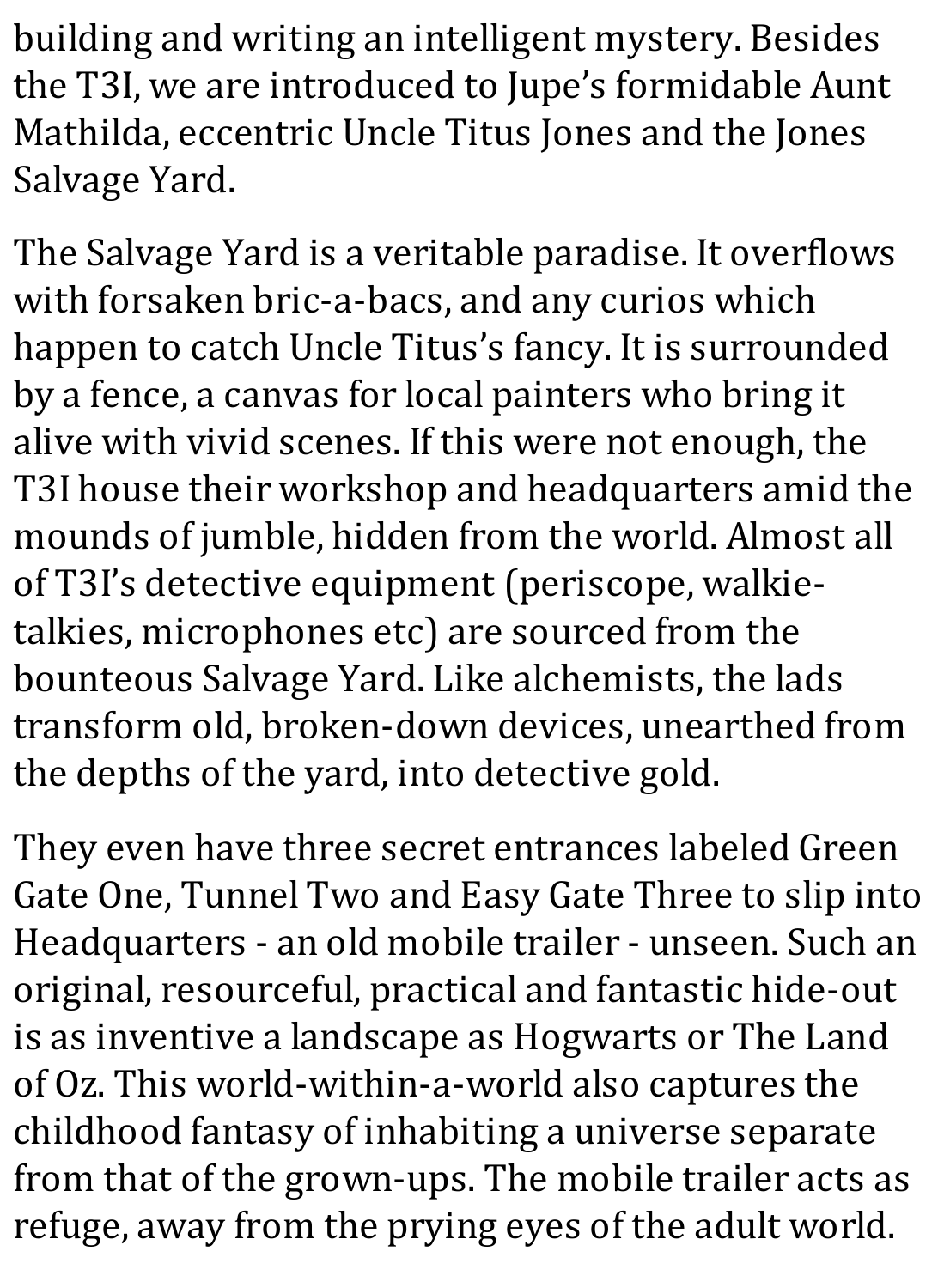The Famous Five books by Enid Blyton are filled with adventures set in English castles studded with secret passages, hidden panels and underground tunnels. Robert Arthur took the mobile trailer, whose history is closely intertwined with America since the end of World War 1, and made it the equivalent of the English castle, with the home-made entrances standing in for secret passages.

Although Walter Retan, editor at Random House, thought that three secret entrances were excessive for a first book, Robert Arthur firmly batted for their inclusion. "I want this milieu to come alive to the readers as it has for me, and so I visualize these entrances in concrete terms," he explained [3]. He wisely convinced Retan to invest in the entrances by outlining a future story (which went on to become *The Mystery of the Vanishing Treasure)*in which a plot point pays off all the groundwork.

Other important characters introduced include the loyal allies Worthington - a British chauffeur - and Hans and Konrad, two Bavarian brothers who help around in the Salvage Yard. Worthington commandeers a gold-plated Rolls Royce, the use of which the boys win in a local competition for 30 days of 24 hours each.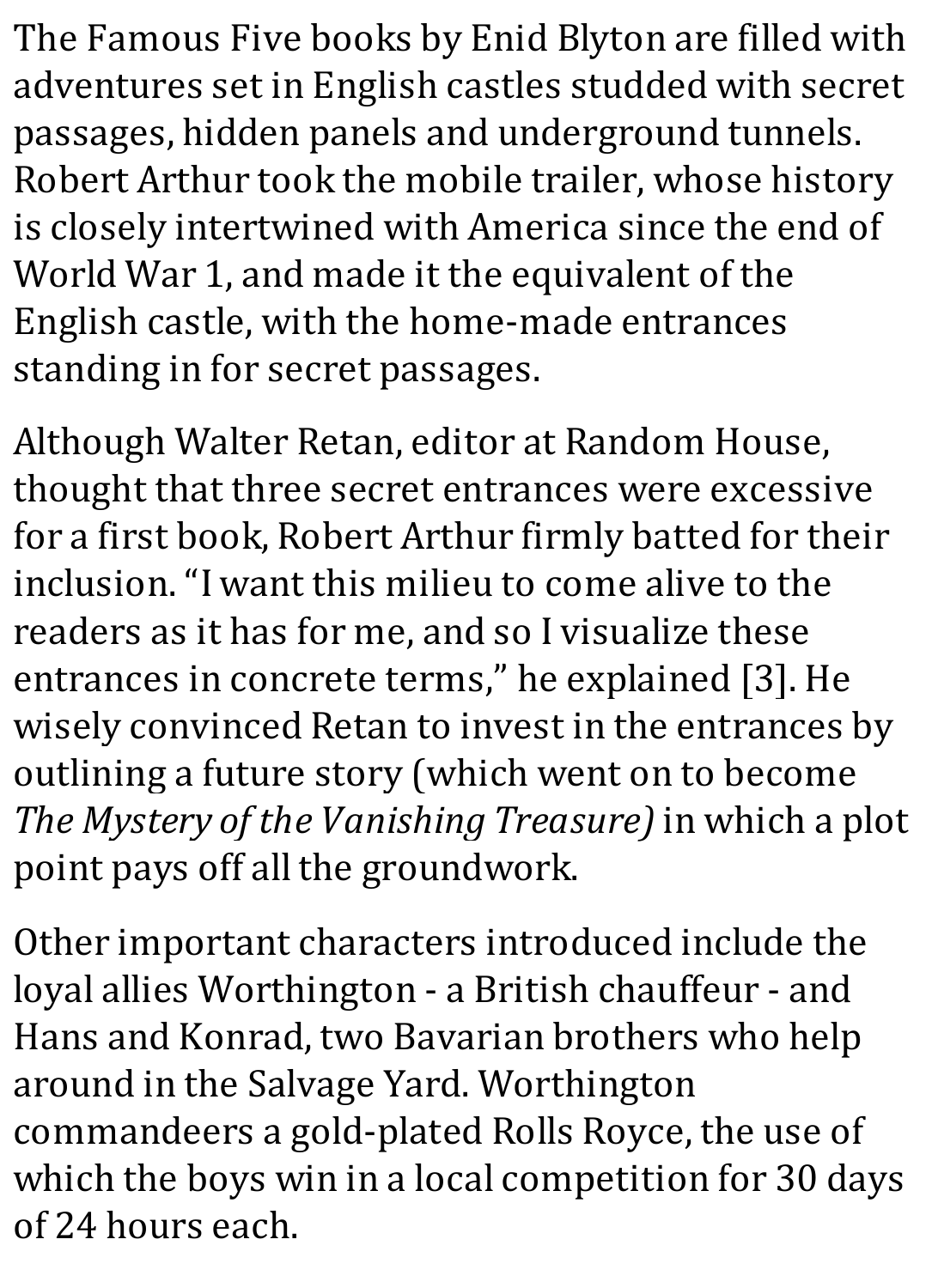The Rolls Royce is a character in its own right. It comes equipped with its very own refreshment compartment and a gold-plated telephone. Worthington and RR bail out the T3I from many a tight spot. To think of the boys dashing all over Rocky Beach and beyond in that glamorous car, their Batmobile if you will, with the dignified Worthington behind the wheels! It's an instantly winning idea that appeals to kids and adults alike. Trust Robert Arthur though to have a practical reason for introducing the car. In an interview with rocky-beach.com, his daughter Elizabeth Arthur revealed that her father, used to New York City's trains, chafed at the poor public transport scene in California [4]. Possibly he felt readers could justifiably question how the T3I got around over distances more than a bike ride away and thus the creative solution.

\*\*\*\*\*\*\*\*\*\*\*\*\*\*\*\*\*\*\*\*\*\*\*\*\*\*\*\*\*\*\*\*\*\*\*\*\*\*\*\*\*\*\*\*\*\*\*\*\*\*\*\*\*\*\*\*\*\*\*\*\*\*\*\*\*\*\*\*\*\*\*\*\*\*\*\*\*\*\*\*\*\*\*\*\*\*\*\*\*\*\*\*\*\*\*\*\*\*\*

There are three elements I vividly remember, which made The Secret of Terror Castle my favorite of all T3I. One, it has a bagful of rib-tickling one-liners, most of them doled out by Pete ("As far as I am concerned, it's [Terror Castle] headquarters for the Union of Ghosts"). He is a bundle of nerves and quips, which put me in mind of Shaggy from the Scooby Doo series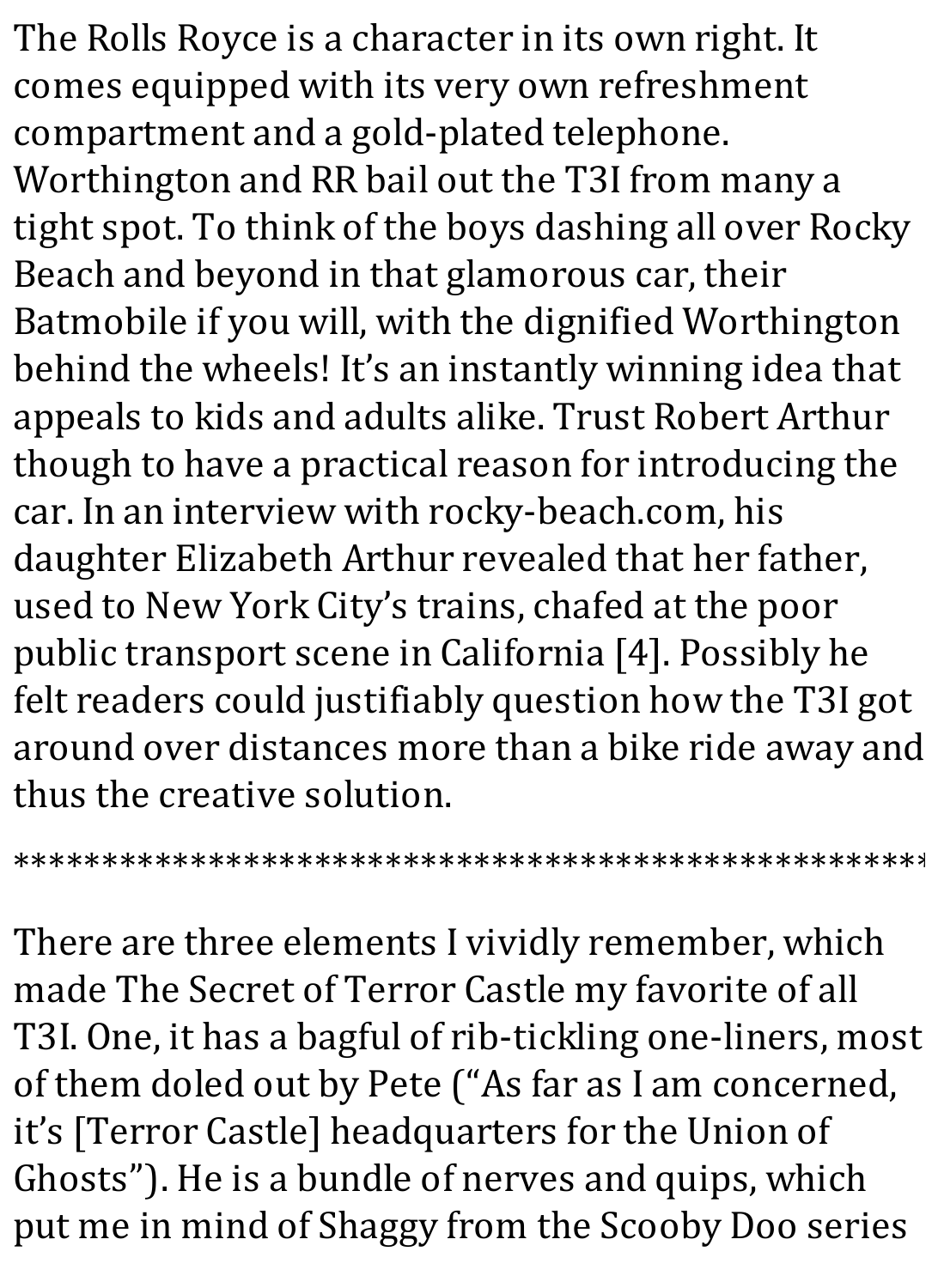(which incidentally released five years later in 1969). Pete voices what most of us would have felt in his place, faced with the prospect of investigating a haunted castle. Although I most certainly am a Bob Andrews, the book made me wish I were a Pete Crenshaw: athletic and funny.

Secondly most of the action takes place in Terror Castle, practically a funhouse in the best tradition of a Scooby Doo adventure; there's a painting with eyes that follow you, eerie music, scary echoes, a blue phantom, a fog of fear, mysterious apparitions and a beheaded suit of armor.

The back-story of the former occupant of the mansion, Stephen Terrill, is riveting as well. A silent film actor and a master at scaring the audiences, he becomes an object of ridicule when sound arrives; he has a lisp which doesn't quite gel with his fearsome image. Hurt and upset, he shuts himself up in his castle, isolated from the world. It is his ghost which is rumored to haunt the halls of the castle after an accident leads to his car toppling into the sea.

Terrill is clearly modeled on the American silent actor Lon Chaney. They share similar nicknames: Terrill is known as "The Man with a Million Faces" while Chaney went by the epithet "The Man of a Thousand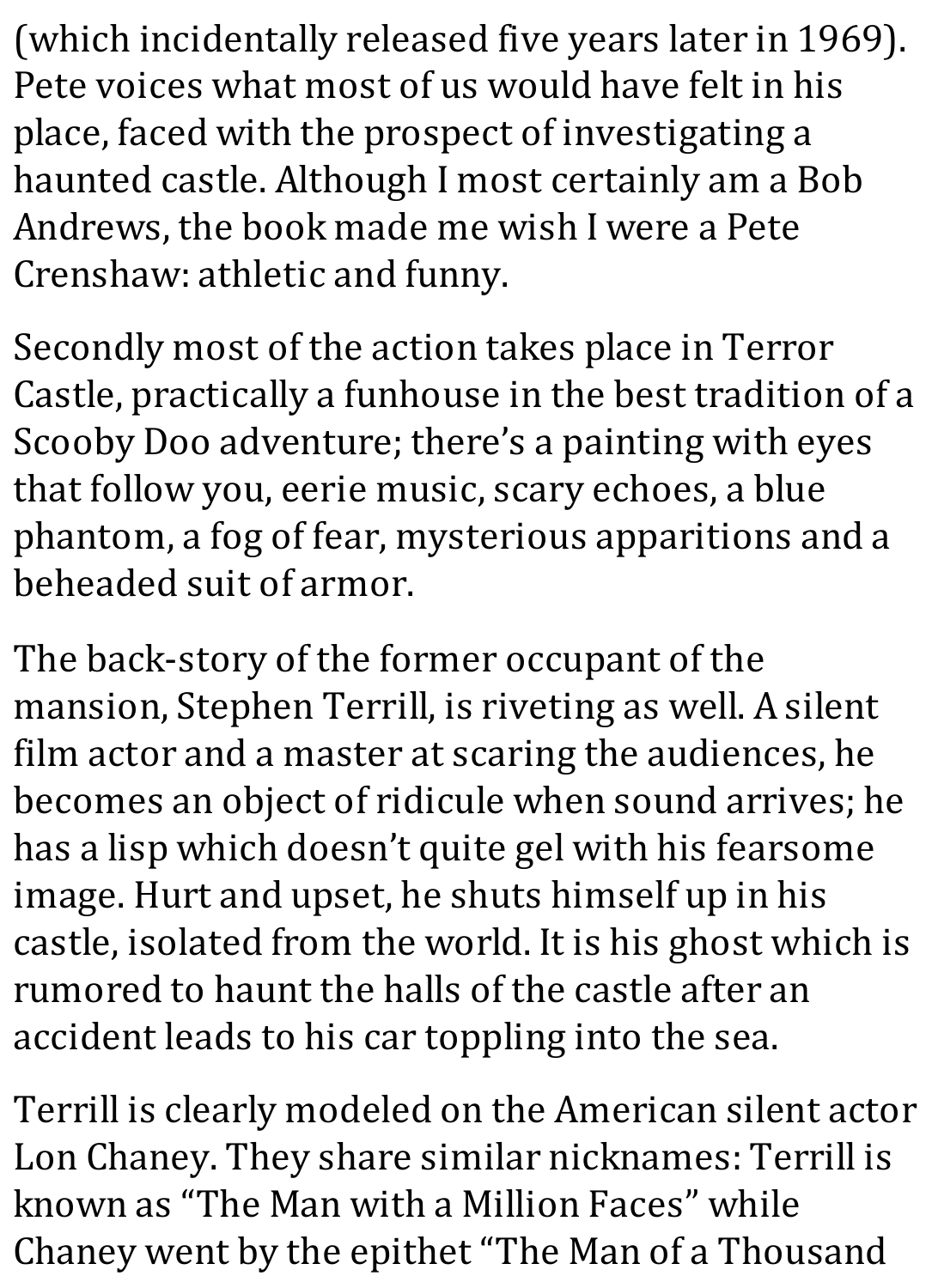Faces". Like his fictional counterpart, Chaney donned an astonishing array of looks in his films. He acted in only one talkie, The Unholy Three, which released just months before his death. But he suffered no such fate as Terrill in talkies, for he displayed a remarkable range voicing five characters in the film.

\*\*\*\*\*\*\*\*\*\*\*\*\*\*\*\*\*\*\*\*\*\*\*\*\*\*\*\*\*\*\*\*\*\*\*\*\*\*\*\*\*\*\*\*\*\*\*\*\*\*\*\*\*\*\*\*\*\*\*\*\*\*\*\*\*\*\*\*\*\*\*\*\*\*\*\*\*\*\*\*\*\*\*\*\*\*\*\*\*\*\*\*\*\*\*\*\*\*\*

## **"He didn't guess, he figured it out", Bob explained.**

Robert Arthur intended the T3I series to be the more cerebral alternative to the hugely popular Hardy Boys mysteries [3] [4]. The Hardy Boys stories tended largely towards action and focused less on actual mystery solving. By placing Jupe -a stickler to rational, analytical, deductive thinking- as the natural leader of the trio, Robert Arthur sought to achieve his stated aim.

Before we even meet Jupe, we are regaled with stories of his thinking prowess. He helps find Bob's mother's lost ring by retracing her movements on the day she lost it. He wins the use of the Rolls Royce in a contest which involves guessing the number of beans filled in a jar. Jupe approaches the problem in a scientific way instead of taking random guesses.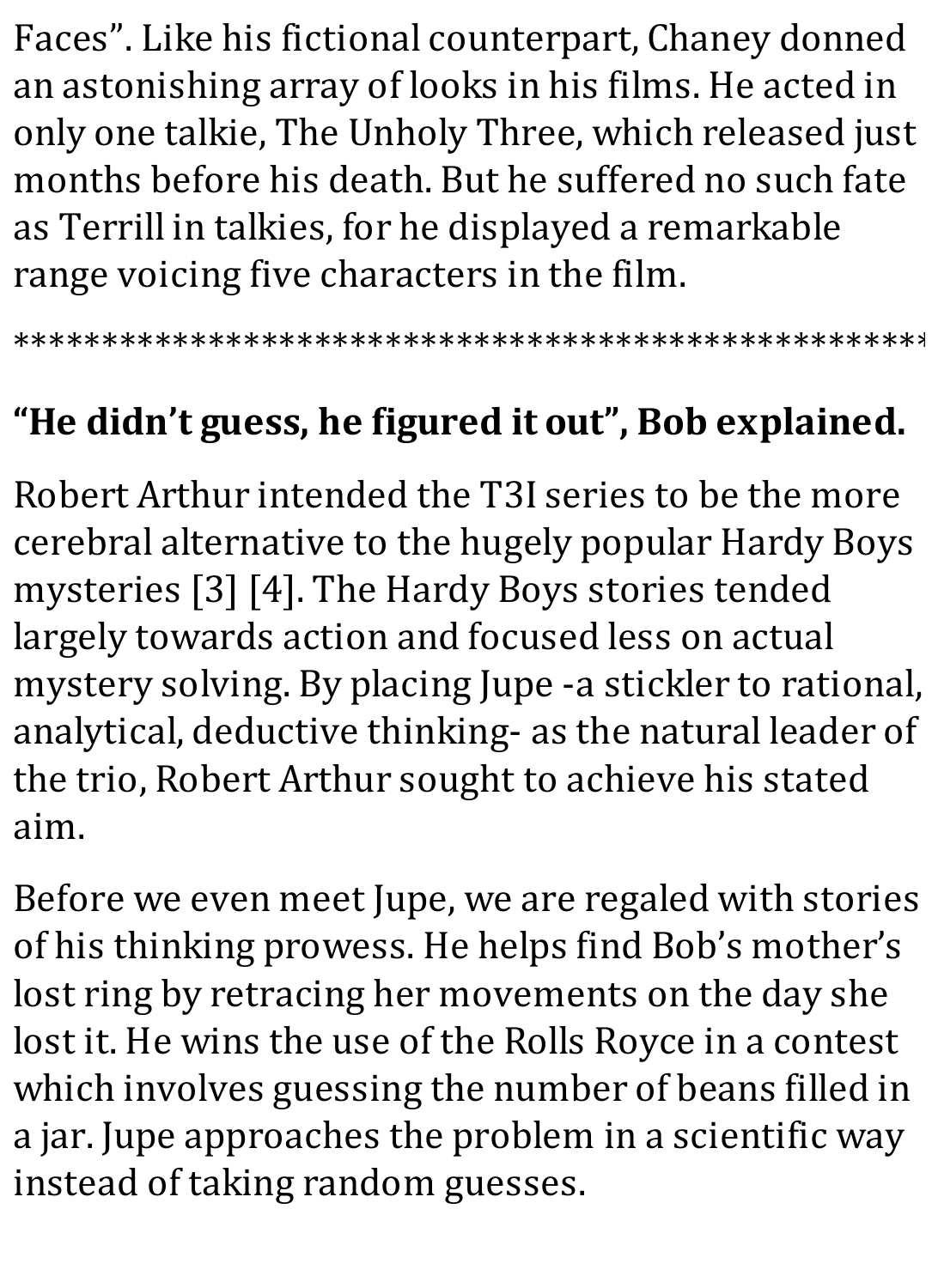Even in situations of extreme peril, Jupe never stops exercising his grey cells. Jupe's qualities, remarkable for a teenager, are also given a credible reason. Annoyed at being laughed at as a child star artiste known as Baby Fatso, he decides to cram in as much knowledge as possible by reading furiously. A stocky boy with a preference for long and unusual words, Jupe was quite unlike the well-built and dashing Hardy Boys.

Naturally, Jupe's strong personality is evident in the T3I's style of detecting. They tackle Terror Castle by gathering proper evidence. They carry a camera and tape recorder to this end. They also research extensively in libraries or newspaper morgues for their cases. Jupe is open-minded towards the possibility of Terror Castle being haunted. This quality is reflected in the T3I's motto:"We Investigate Anything".

The idea of teenage boys starting their own investigative outfit was quite alien to me as a kid; childhood meant only study or play. Even the Famous Five or the Five Find-Outers solved a mystery for the sake of it or found themselves unexpectedly thrust into it. The American spirit of enterprise shown by the boys was quite novel for me.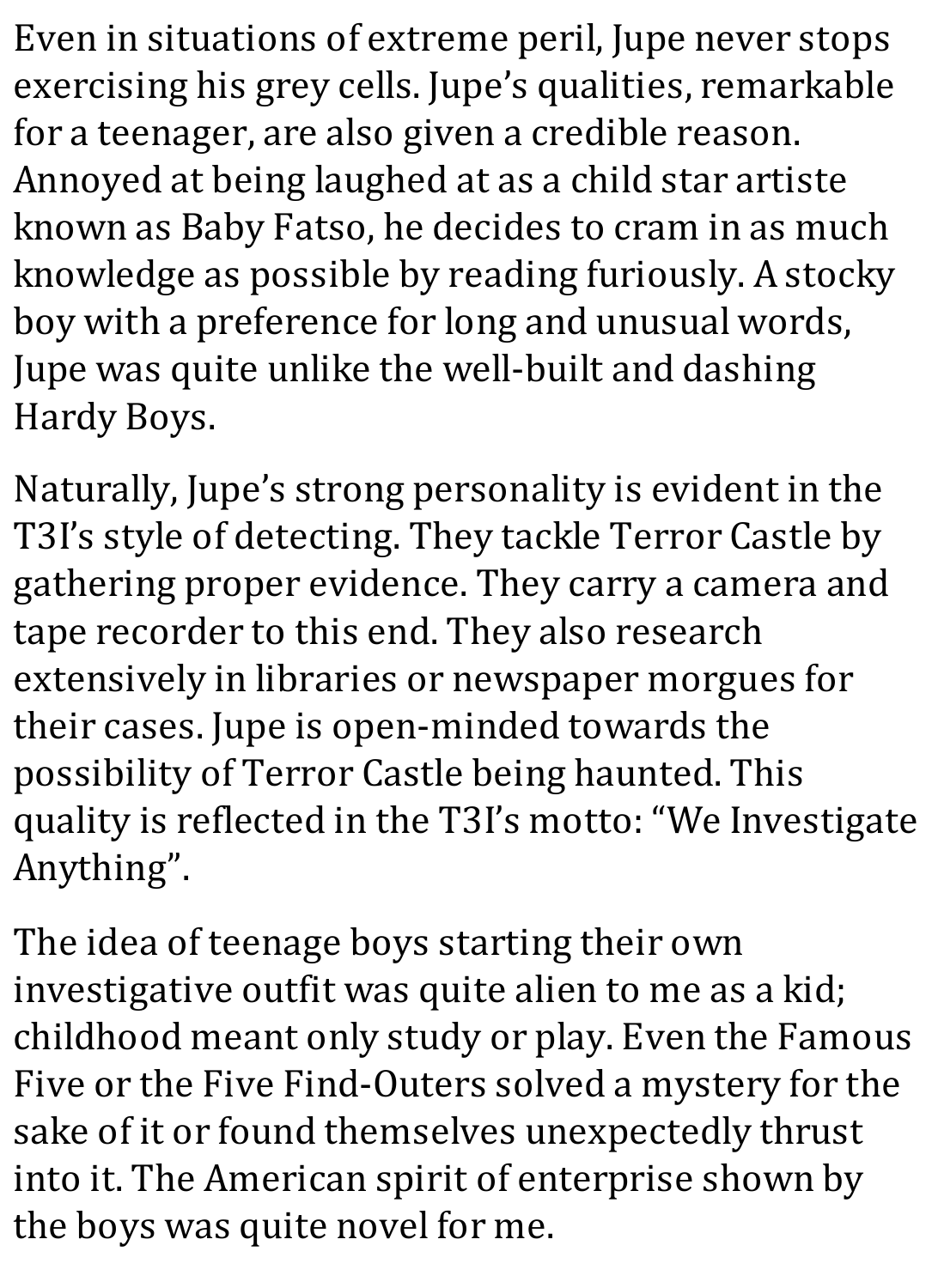They even have a darkroom and a printing press in their workshop. The printing of business cards displays a strong professional sense. Jupe's idea of depicting three question marks on them to kindle interest and provoke a response from clients (a running gag throughout the series), is an extension of his logical and creative thinking (Hitchcock's response:"Do they indicate a doubt in your own ability?"). Jupe recognizes the need for publicity (something Hitchcock excelled at). Securing Hitchcock as their first client by creating a case out of nothing shows Jupe is resolute and inventive in equal measure.

If you fancy unusual, trivia-filled, intelligent mysteries with plenty of heart and humour thrown in for good measure, step under the threshold of Terror Castle and strap yourselves in for the joyride that is T3I. If you don't fancy, I will leave you with this quote by Sherlock Holmes:"Watson. Come at once if convenient. If inconvenient, come all the same."